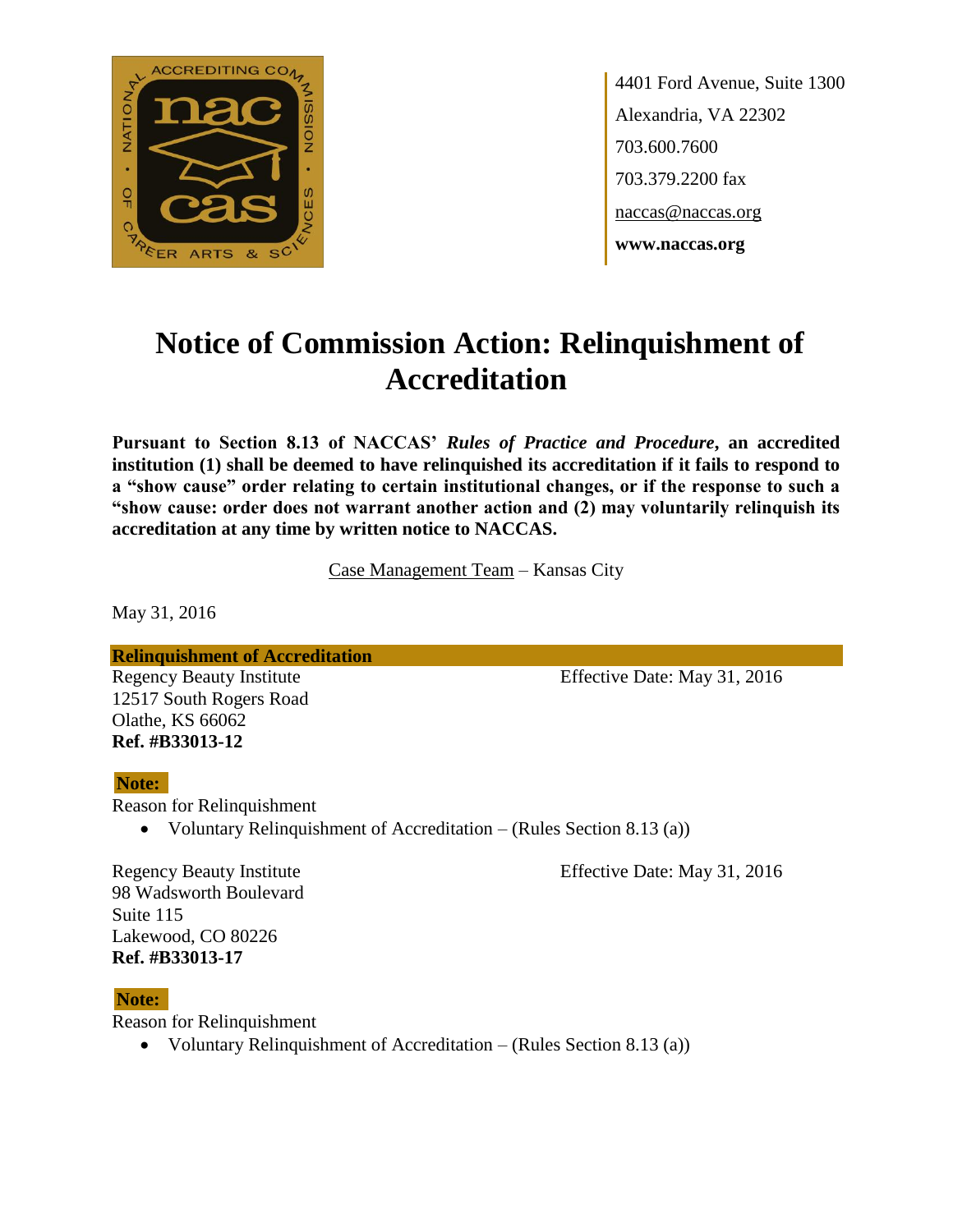4107 Steele Boulevard Fayetteville, AR 72703 **Ref. #B33013-68**

#### **Note:**

Reason for Relinquishment

Voluntary Relinquishment of Accreditation – (Rules Section 8.13 (a))

#### **To The Following:**

## **United States Department of Education**

- **Ms. Kathleen Hochhalter- Special Assistant-- Administrative Actions & Appeals** Division
- **MS. Susan Crim- Director-- Administrative Actions & Appeals Division**
- **Example 20 Interversity Department of Education Accreditation Division- USDOE-- Washington, DC**
- Ms. Cathy Sheffield- Accreditation & State Liaison Office-- USDOE--- Washington, DC
- **Ms. Rachael Shultz- Accreditation and State Liaison Office-- USDOE --- Washington,** DC
- **MS. Lauren Pope- Administrative Actions and Appeals Services Group-- Washington,** DC
- **MS. Kerry O'Brien- Team Leader-- School Participation Team--- Denver**
- **Mr. Jesus Moya- Team Leader-- School Participation Team--- Dallas**
- **Ms. Kim Peeler- Team Leader-- School Participation Team--- Dallas**
- Ms. Cynthia Thornton- Area Case Director for Region 6-- School Participation Team---Dallas
- **Mr. Ralph Lobosco- Area Case Director-- School Participation Team--- Kansas City**

### **Accreditors**

- **Mr. Bill Larkin- Executive Director-- ACCET**
- **Mr. Michale McComis, Ed.D.- Executive Director-- ACCSC**
- Mr. Albert Gray, Ph.D.- Executive Director-- ACICS
- **Dr.** Gary Puckett- Executive Director-- COE

## **State Authorities**

- Ms. Kelli Kersey- AR Department of Health (Section Chief, Cosmetology)-- Little Rock, AR
- **Mr. Charles Kirkpatrick- AR State Board of Barber Examiners-- Little Rock, AR**
- Ms. Pamela Goens- CO Office of Barber & Cosmetology Licensure-- Denver, CO
- Mr. Douglas Parrott- Area Case Director-- School Participation Team—Denver, CO
- **Ms.** Chiquita C. Coggs- KS State Board of Cosmetology-- Topeka, KS
- Mr. H.R. Vacek- KS State Barber Board-- Topeka, KS

## **Other**

- **Ms. Tammy Burkhart- Educause**
- **Accredited Schools List Help Desk-- Westat**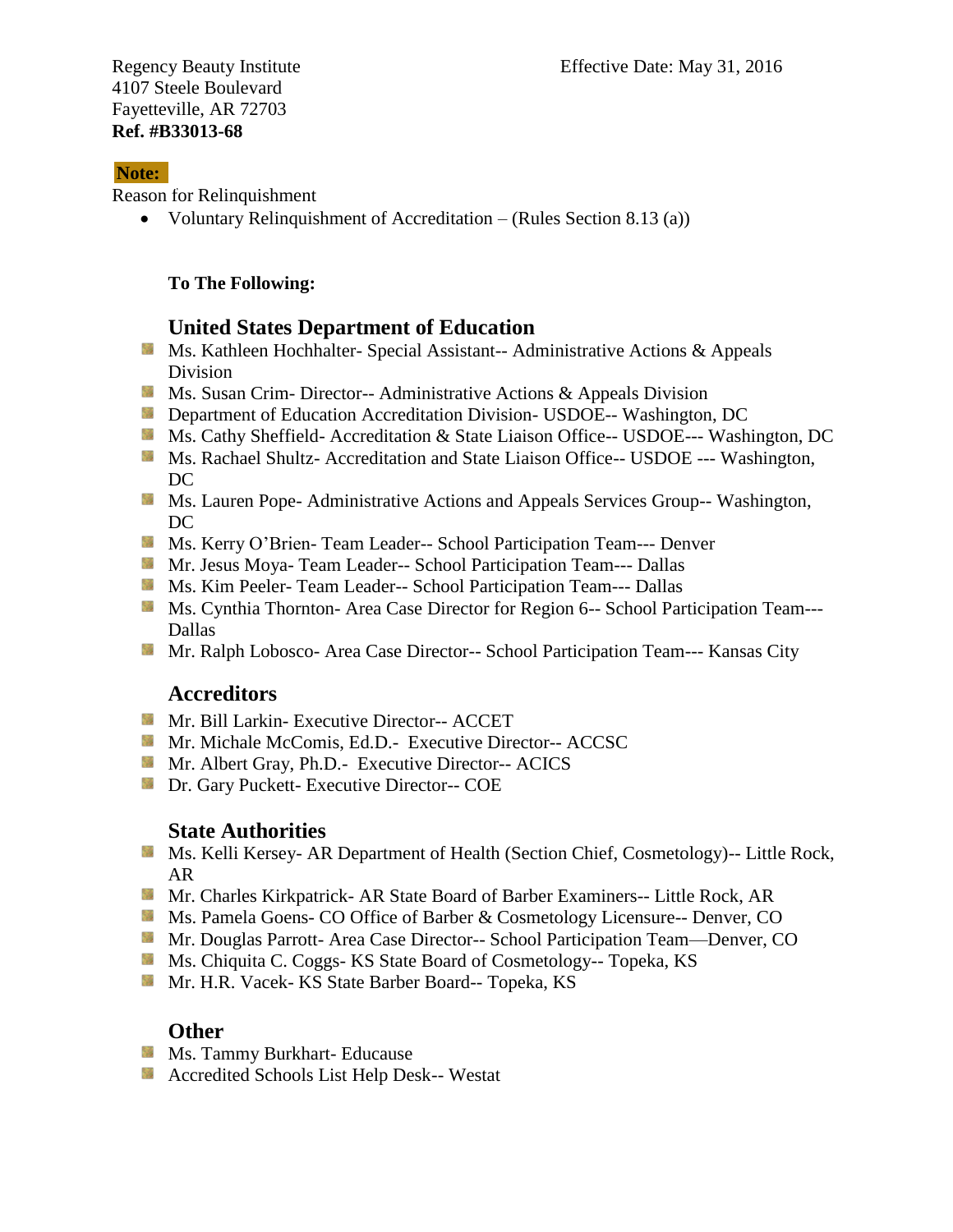

4401 Ford Avenue, Suite 1300 Alexandria, VA 22302 703.600.7600 703.379.2200 fax naccas@naccas.org **www.naccas.org**

# **Notice of Commission Action: Relinquishment of Accreditation**

**Pursuant to Section 8.13 of NACCAS'** *Rules of Practice and Procedure***, an accredited institution (1) shall be deemed to have relinquished its accreditation if it fails to respond to a "show cause" order relating to certain institutional changes, or if the response to such a "show cause: order does not warrant another action and (2) may voluntarily relinquish its accreditation at any time by written notice to NACCAS.**

Case Management Team – Denver

May 31, 2016

**Relinquishment of Accreditation** Cheeks International Academy of Beauty Culture Effective Date: May 31, 2016 2547-B  $11<sup>th</sup>$  Avenue Greeley, CO 80631 **Ref. #B60001-02**

#### **Note:**

Reason for Relinquishment

Voluntary Relinquishment of Accreditation – (Rules Section 8.13 (a))

#### **To The Following:**

### **United States Department of Education**

- **Ms. Kathleen Hochhalter- Special Assistant-- Administrative Actions & Appeals** Division
- **Ms. Susan Crim- Director-- Administrative Actions & Appeals Division**
- **Department of Education Accreditation Division- USDOE-- Washington, DC**
- Ms. Cathy Sheffield- Accreditation & State Liaison Office-- USDOE--- Washington, DC
- **MS. Rachael Shultz- Accreditation and State Liaison Office-- USDOE --- Washington,** DC